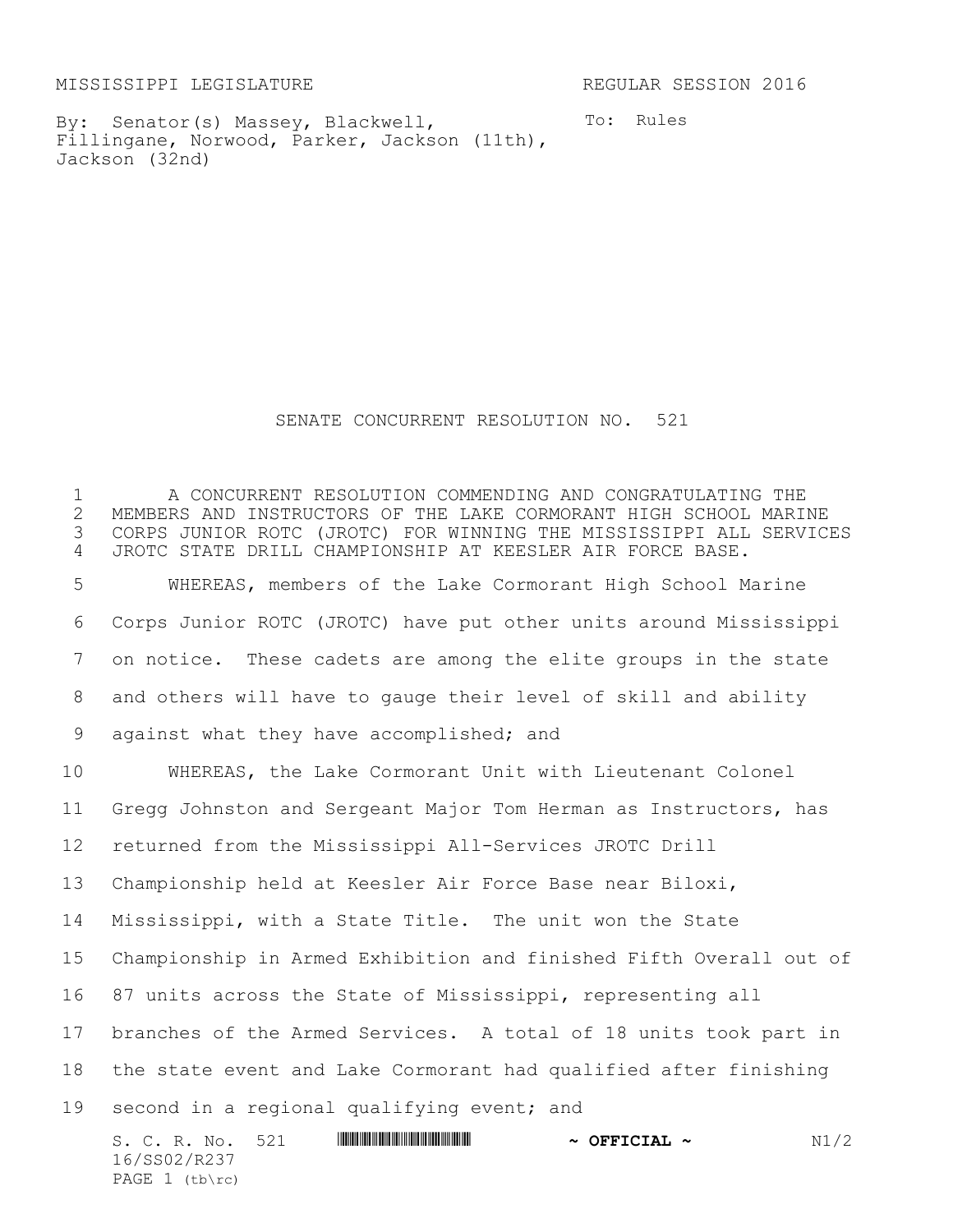WHEREAS, Sergeant Major Herman said the State Championship is quite an accomplishment for a JROTC Unit that is relatively new. "We were only one of two Marine schools that were there out of 17 other schools," Herman said. "To be able to walk away with a State Championship in Armed Exhibition in only our second full year in existence is unheard of in the ROTC world." Armed Exhibition involves marching in close quarters and then displaying skill in precision handling of a rifle, including tossing and twirling their weapons back and forth between cadets. The unit must also display a cohesive skill set in their performance, Armed Exhibition allows some creativity in movement but there are specific items the judges observe; and

 WHEREAS, success comes after a lengthy bit of time getting the drill down correctly, according to Unit Commander Cadet Captain Zoe Cox. Cadet Sergeant Cody Lopez, a sophomore, said it was a great feeling of accomplishment when it was learned the Lake Cormorant Unit had claimed the Championship. Cadet Gunnery Sergeant Ian Schnatterly, a junior, added the lessons learned will continue to be used in the future. Both Lopez and Schnatterly said they are looking at continuing involvement in the military after high school graduation, either through a service academy or an ROTC unit on a college campus; and

 WHEREAS, it is with great pride that we join the members and instructors of this elite unit who have brought honor to their school, their community and to the State of Mississippi:

| S. C. R. No. 521 |  | $\sim$ OFFICIAL $\sim$ |
|------------------|--|------------------------|
| 16/SS02/R237     |  |                        |
| PAGE $2$ (tb\rc) |  |                        |